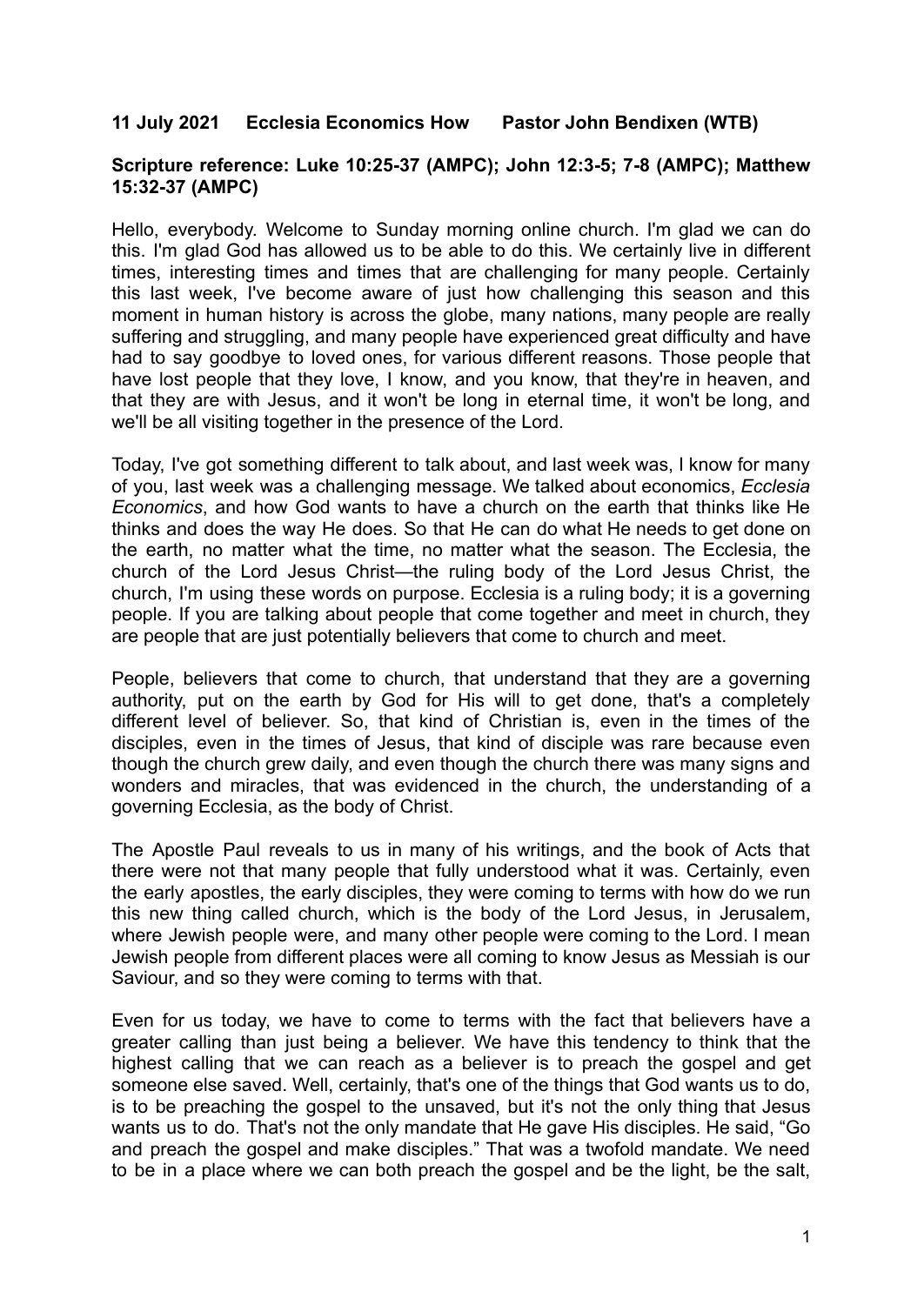and make disciples. The making of the disciples requires that you are living out your walk with God; you're living out your Christianity in everyday life.

So, when we talk about the Ecclesia, then you begin to be someone that is a living disciple of Jesus Christ. If you live like Jesus did, then you will begin to function in a level of authority; necessarily, you have to do that. Because when Jesus was on the earth, He cast out demons, He healed the sick, He never had any financial problems. There is never any case that you can refer to in the New Testament, in the Bible anywhere, that Jesus had a financial problem. Many people misquote and infer incorrectly when Jesus talks and He said, "The Son of man doesn't have a place to put His head, He doesn't have a place to stay." He wasn't referring about His wealth status, He was referring about the fact that he was so journeying through this land, and He was here for an assignment.

He wasn't here to build for Himself a kingdom or to accumulate assets. He was here to serve people. Other than that scripture, you can't find anything in the New Testament where Jesus lacked for anything. Whenever there was a need, he was able to meet it under the power of God.

For those people, just by the way, this is just a side note here, for those people that have a problem with preaching prosperity or listening to people that preach about money. I say, "Okay, I'll hear your side of the story, but then, you have to have all your needs met every single time by the power and the authority of the Lord Jesus Christ the way He did."

Because if we're going to follow His example, then Jesus if He had a tax problem, if He had a need that He— and I'm going to talk about some of these things in a while, where there were 1000s of people that He was moved compassion, He wanted to feed them, He instantly fed them. He talks about our behaviour pattern that we should be the same. Everything that Jesus needed to solve a problem, if you want to call it that, every financial need that He had was always met. There is no place in the New Testament where you read that His disciples had to do without money or to do without food for a while because they didn't because Jesus ran out of money.

There just is nowhere you can read about it. So, if you want to understand Ecclesia Economics, you have to understand that Jesus had a relationship with a heavenly Father that whatever circumstance He was confronted with, He was able to meet it every time. There was never a circumstance that He had that He wasn't able to meet the need. That's a whole revelation all on its own.

I want to refer you to a reading in the book of Luke chapter 10, and I'm going to read from verse 25 because I think this way, and I hope you think this way. When I read the Bible, I read the Bible with questions. I always read the Bible with questions.

When I read something in the Bible, I read something, and I would say, "Oh, Lord, how does this work? Or what do you mean by this? Or can you show me?" and I have this dialogue with the Holy Spirit, "Can you show me or just minister to my spirit, some revelation about this, that I can get a full understanding?" Even though sometimes I'm not necessarily speaking that out aloud to the Lord, it's in my heart, and it's in the way that I study the Bible and read the Bible. I'm going to show you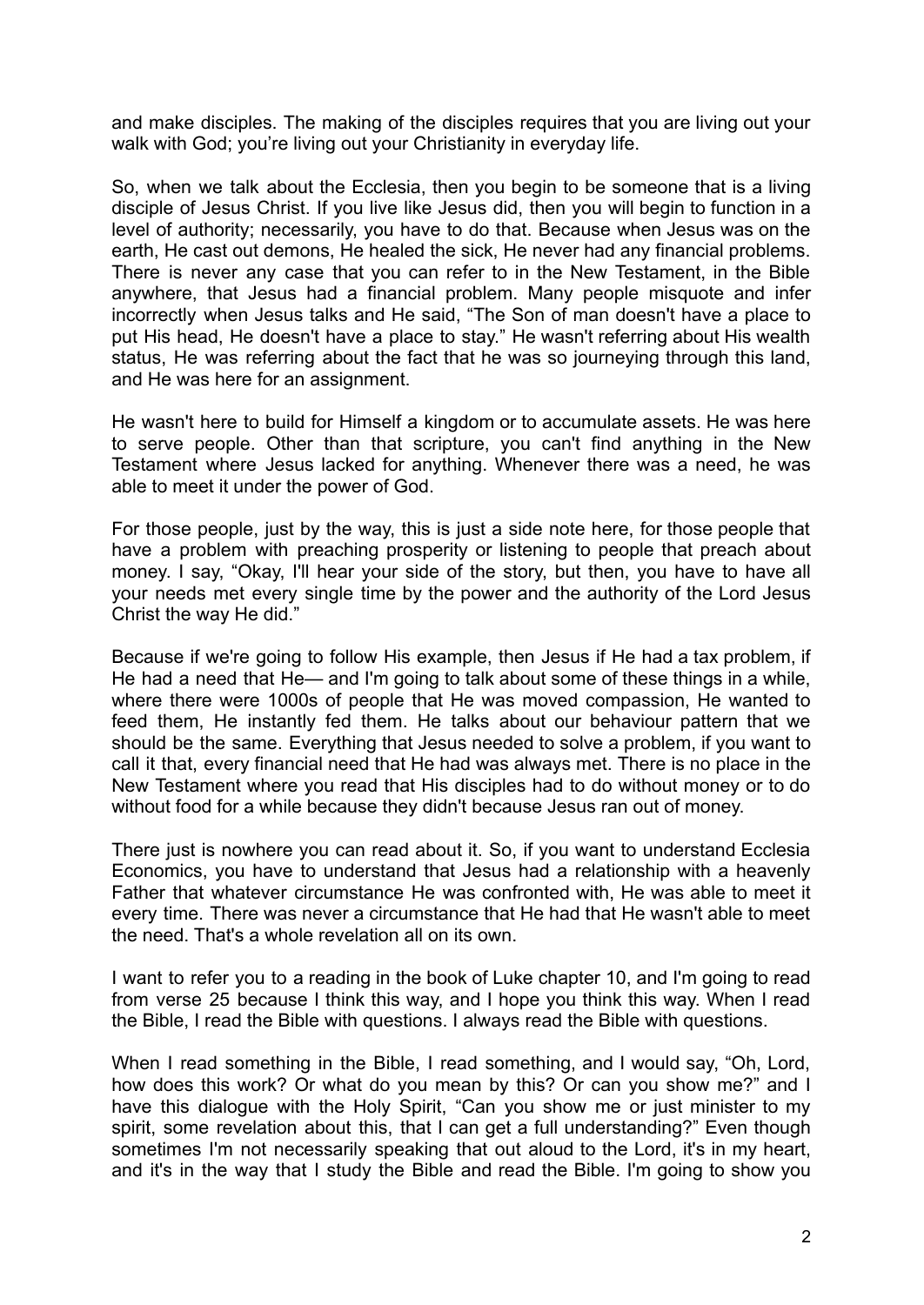that there were people around Jesus, following Jesus, listening to Jesus that did the same thing. This is not a bad thing. This is a good thing, but then you have to deal with the truth when it comes to you.

Verse 25, **<sup>25</sup>And then a certain lawyer arose to try (test, tempt) Him, saying, Teacher, what am I to do to inherit everlasting life…** I want you to understand; I just want you to just think about that phrase for a minute. A certain lawyer arose to test Him or to try Him. So he asked him a deep question. Very, very thoughtful, very meaningful, very purposeful question. Which Jesus immediately recognises the substance of the question is worth answering. **<sup>26</sup>Jesus said to him, What is written in the Law?** The lawyers asking him, he's asking him a legal question, **What is written in the law? How do you read it? <sup>27</sup>And he replied, you must love the Lord your God with all your heart and with all your soul, and with all your strength, and with all your mind; and your neighbours, as yourself,** or your neighbour as yourself.

**<sup>28</sup> And Jesus said to him, You have answered correctly;** if I can put inverted commas here, "You have answered correctly, Mr Lawyer. You have the right legal answer, Mr Lawyer." …. **do this, and you will live [enjoy active, blessed, endless life in the kingdom of God].** The Amplified Bible says you will have endless life in the kingdom of God. **<sup>29</sup>And he, determined to acquit himself of reproach, said to Jesus, ...** He asked him the legal question, got the answer right and then Jesus says to him, "You got the right answer, go live it." Now, he's under pressure, because the standard that he has just put out there is no longer a standard of law. It's a standard of life. Jesus immediately said to him, "You want that? Here's how you get it."

**<sup>29</sup>And he, determined to acquit himself of reproach, said to Jesus, And who is my neighbour?** Now, he's asking Him another legal question because he doesn't want the responsibility of having to live the standard that He's just said. He goes back to a legal question. Who is my neighbour? **<sup>30</sup>Jesus, taking him up, replied, A certain man was going from Jerusalem down to Jericho, and he fell among robbers, who stripped him of his clothes and belongings and beat him and went their way, [unconcernedly] leaving him half dead, as it happened. <sup>31</sup>Now by coincidence a certain priest was going down along that road, and when he saw him, he passed by on the other side. (Luke 10:25-31 AMPC)**

The priest saw this man beaten in a bad state, and for ceremonial and legal reasons, he was not going to touch someone that was in that condition. **<sup>32</sup>A Levite,** Priest and Levite come from the same tribe of serving people, that's their job to serve people before God. **<sup>32</sup>A Levite likewise came down to the place and saw him and passed by on the other side [of the road]. <sup>33</sup>But a certain Samaritan,** the Samaritans were, and the Jews just never met together. The Jews considered them Samaritans as an illegal group of people that thought that they had a covenant with Jehovah God but refused to acknowledge them as people that had a right to have a covenant relationship with Jehovah God.

He came by **and he passed by on the other side [of the road]. <sup>33</sup>But a certain Samaritan as he travelled along, came down to where he was; and when he saw him, he was moved with pity** *and* **sympathy [for him], <sup>34</sup>And went to him and dressed his wounds, pouring on [them] oil and wine. Then he set him on**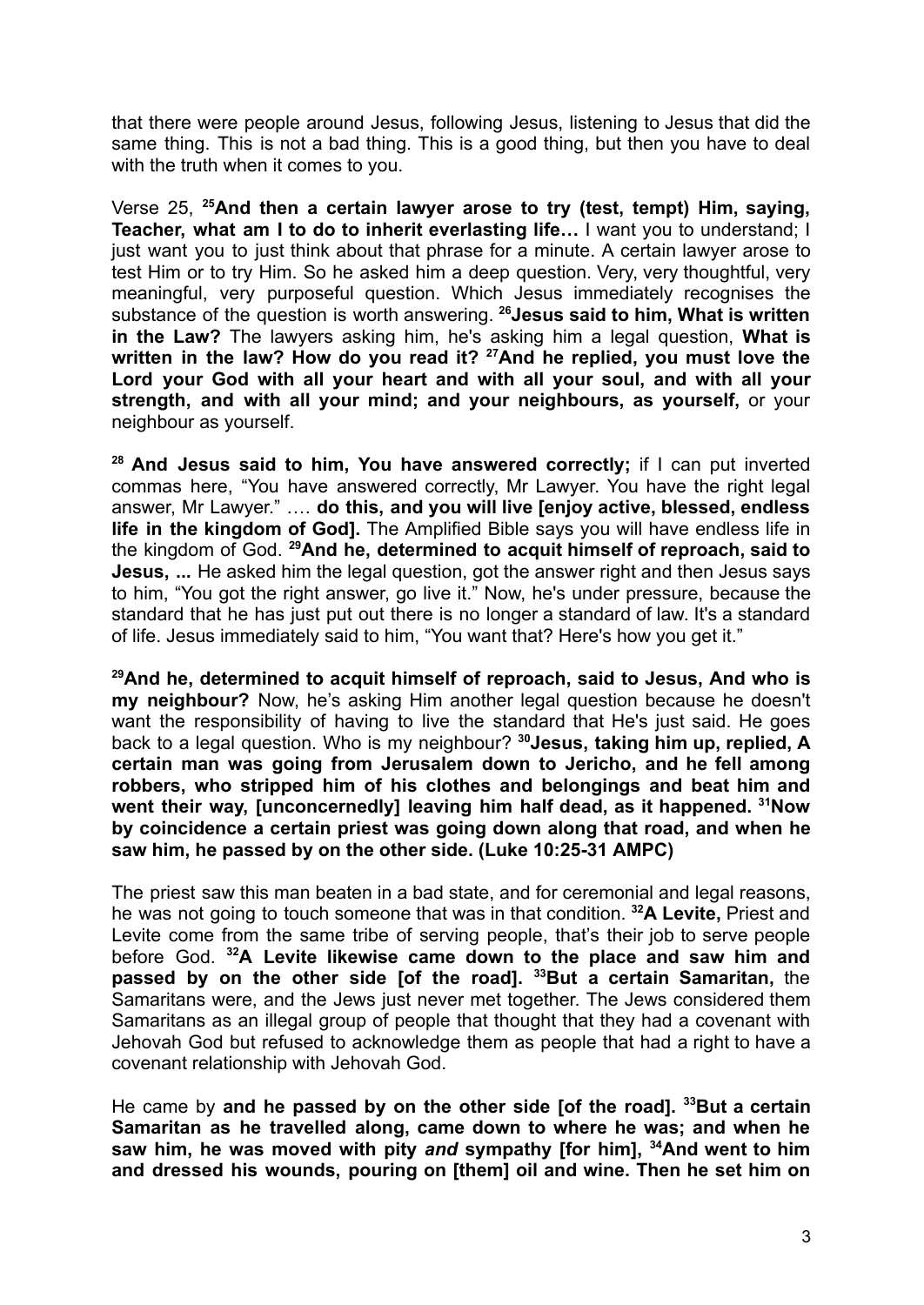**his own beast and brought him to an inn and took care of him. <sup>35</sup>And the next day he took out two denarii [two day's wages] and gave [them] to the innkeeper, saying, "Take care of him; and whatever more you spend, I [myself] will repay you when I return. <sup>36</sup>Which of these three do you think proved himself a neighbour to him who fell among the robbers? <sup>37</sup>He answered, The one who showed pity** *and* **mercy to him. And Jesus said to him, Go and do likewise. (Luke 10:25-37 AMPC).**

Jesus is giving us a lot of information in this story. I want you to note that Jesus talked about a certain man going from Jerusalem down to Jericho. Jerusalem was the religious capital; if you like, it was the epicentre of where the high priests were and where everything came from in terms of the whole of the Jewish nation. Moving from the epicentre of the Abrahamic, the Moses, the prophetic words of all of the Jewish nation, the priest and the Levite, coming from Jerusalem, going to a journey of Jericho. Jericho is not mentioned here by coincidence; in previous conversations that you have listened to with Pastor Sharon, Pastor Christi, Jericho was the first fruit of the children of Israel when they came out of the wilderness into the promised land.

There is a great significance of someone that is going from the centre of religious teaching, ceremony, on an annual basis, people would come to Jerusalem on the Sabbath, and come on Passover, and come and give their offerings and come and have an entire ceremonial time with God. The priest and the Levite that were in service in Jerusalem, we're going to Jericho, which was the first fruits of God, from the beginning of time, from the beginning, when He was liberating His people. These two are travelling, someone is in a bad way on the road, both of them walk past the neighbour. The Samaritan is also used by Jesus, for a reason, it wasn't, he didn't say there was a Greek, there was an Arab, there was a Roman, he could have easily used, anybody else used the Samaritan because of the disregard that Jews had for Samaritans.

I mean, this Samaritan story is significant in so many ways. The Samaritan is the one who takes care of this man. When he comes across this man, he has no question in his mind, about how much is this going to cost me. That is not even something that came to his thinking. His only thought was, "Here's my neighbour, who's in a bad way, I must serve him." So, he takes his personal energy, his personal time, his personal resources that he had with him that he was travelling with— oil, things that would be required to help somebody in trouble and also to provide for himself. He takes these things that he was travelling with to provide for himself; he uses these provisions to help someone that was in a bad way.

He takes this person, and he puts him on the beast that he was travelling with, and the beast is representative of more resources, more capability, more possibilities in terms of potential. If you had a beast with energy that worked for you. This would indicate that he wasn't a man that travelled without help; he was traveling with a beast, he was a man travelling with resources, he was a man that had assets and things that was with him. He immediately makes all these assets, all these resources, available to someone that is in trouble. He takes this one to an Inn because this person that he's helped needs recovery. His wounds need to be given time to heal. He needs recovery time.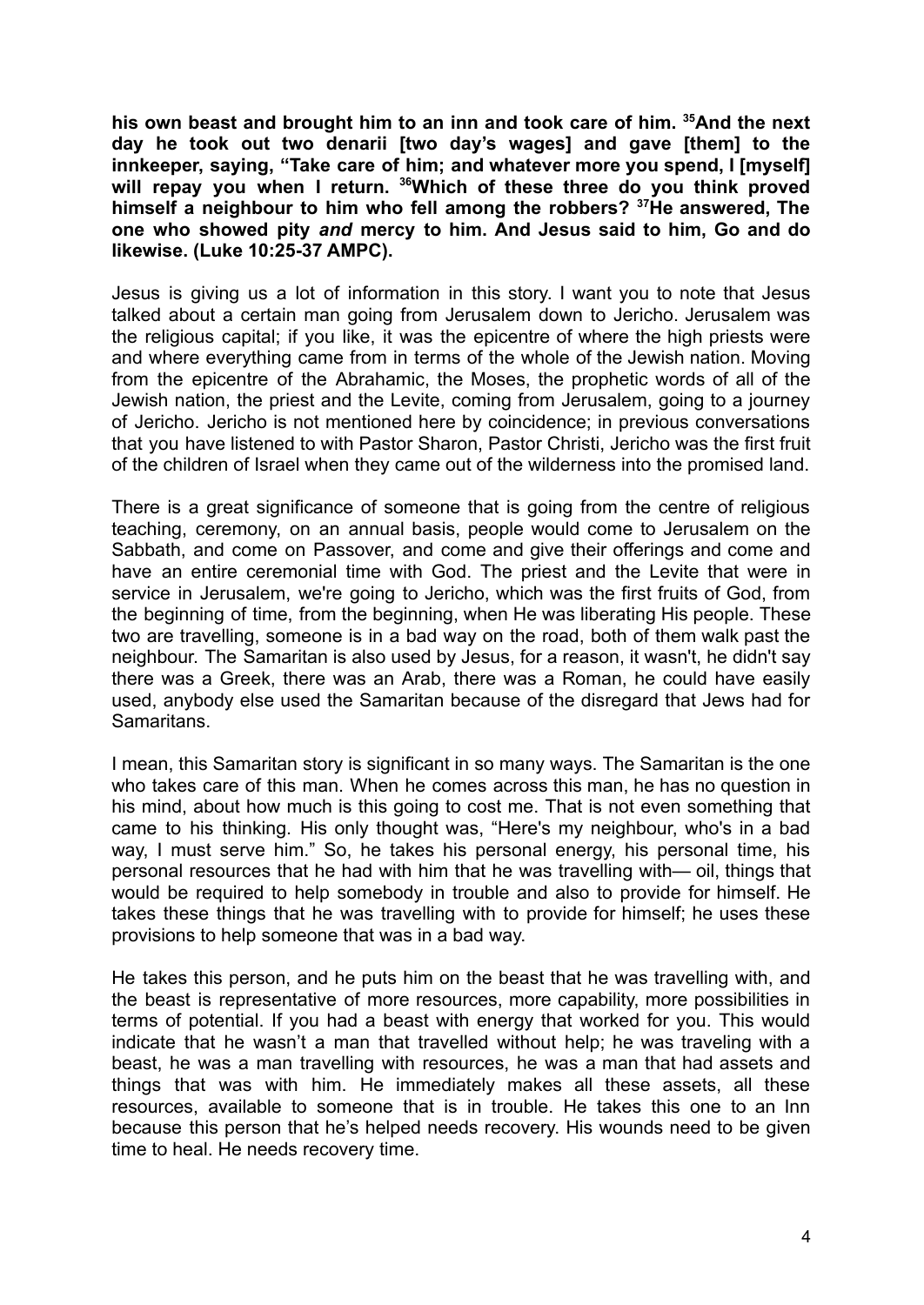I want to give you something to think about because, in the story that Jesus is telling, He says here, **<sup>34</sup>And went to him and dressed his wounds, pouring on [them] oil and wine.** Why would he use oil and wine? Well, wine was a kind of antiseptic. It was a cleansing agent, and he poured oil on him, which is a renewing agent and an agent that would keep germs and disease out after it was cleansed. If this is not all full of messages that God is really talking to us because this man is using his resources to cleanse a man's unfortunate circumstances, but after the cleansing, he puts healing, restoring, protecting capability on the man. Then he takes the man, puts him on a resource that takes him to another resource which is an inn, and he himself and I want to say to you, I want to read it from here; **Then he set him on his own beast and brought him to an inn and took care of him. (Luke 10:34 AMPC)** He personally took care of him. He didn't say, "Hold on a minute, I'm on a journey. I've got a time schedule. I've got business appointments. I've got somebody waiting for me. I've got business to do, people to meet, places to go. I'm just going to leave you here and leave you to your own devices." He took time out, he took his own personal energy, his own compassion, his own sympathy, and I use those words meaningfully because even though we depend on the life of God to give us the right perspective of sympathy and he had the right perspective here because sympathy is not a feeling, sympathy is something you act on. It's something that you do. If you have what some people call sympathy, it's most often something that people would use is empathy or pity. You feel sorry for somebody. Well, he didn't just feel sorry for him. Whatever he did, his sympathy, he acted on it.

He took care of this man personally. He allowed himself to be engaged with the unfortunate set of circumstances that this man found himself in. I want to backtrack just for a moment, and I want to say that the story starts where the man is set upon by robbers. I ask you, what does Jesus say about what He comes to do and what the devil comes to do? Does the devil not come to steal, to kill, and to destroy? What did these people do to this man? They came to steal from him; they would have killed him if the Samaritan didn't come along. He would have probably died on the side of the road and that would have destroyed his future, his life, and all those that he would be connected with.

When we read the story, the good Samaritan is a reflection of the Ecclesia. The good Samaritan is a reflection of the Church of the Lord Jesus. That we must undo the works of the devil who have come to people's lives to steal, to kill, and destroy, it's not just something that we do, "Here's my money, you do it, Pastor John." This is something that we must engage with the Holy Spirit and allow the Holy Spirit to work on our hearts so that we allow ourselves to be meaningfully engaged in the works of Jesus. Not just, "I'm a financial provider."

Now, I understand that people have different gifts and different callings, and that is the primary focus of what their lives become. It was clear, well certainly to me, if you study the Samaritan thing, that the Samaritan was reasonably successful in business, which is why he was travelling, which is why he had assets, which is why he was able to go and pay for the inn that he stayed at, for himself. Let me just show you that the amount of assets that he spent was at least doubled than what's mentioned in the Bible here, in this scripture, because he stayed the night; he paid for a night for the man that was robbed. Then he paid for two more days' worth of care in the hotel or the inn.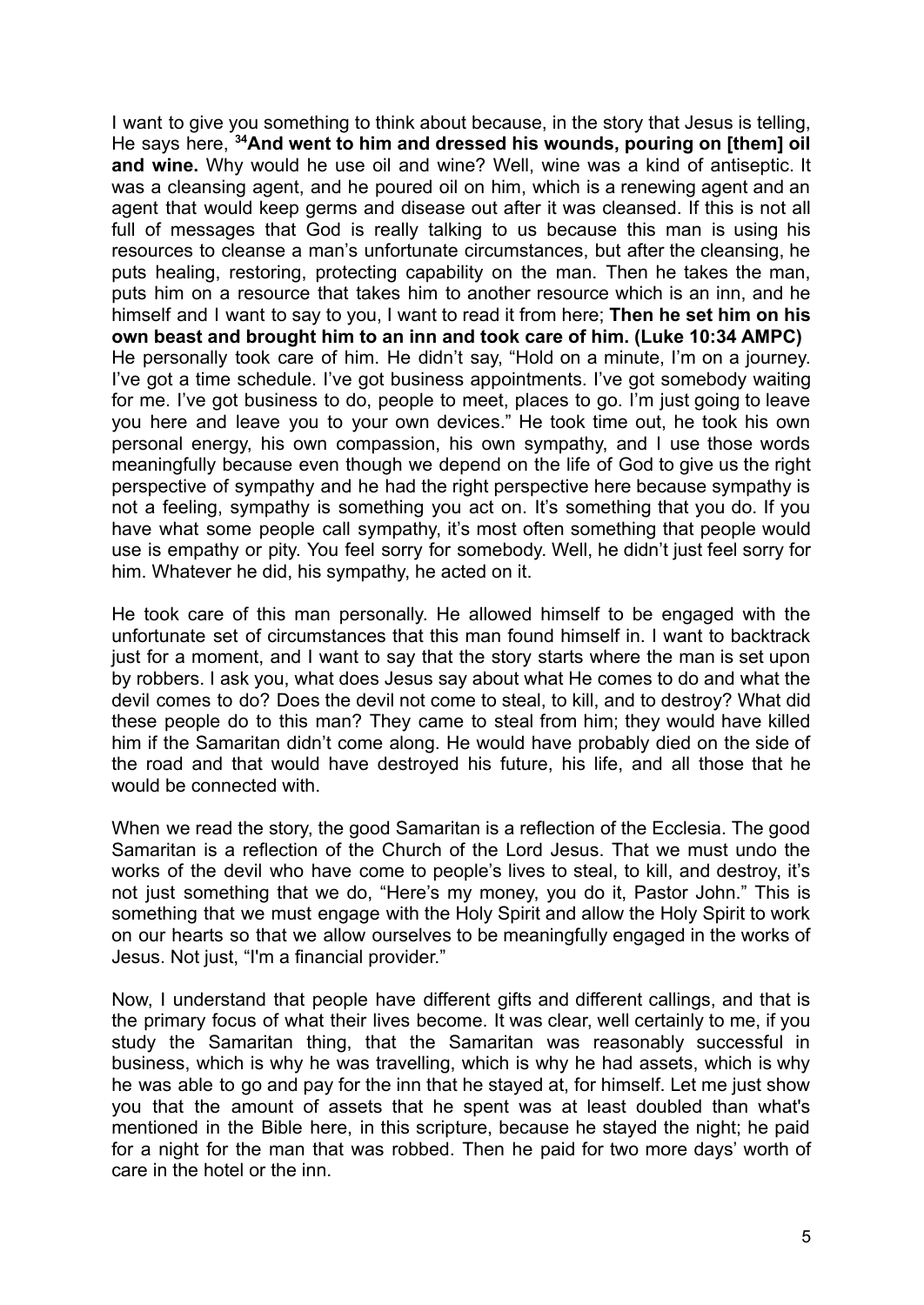It only talks about the two days here that he was going, but remember he stayed the night and he paid for the night for the other guy. The man was taking a significant amount of a month's worth of work, in our terms, in terms of a week, or a time period, four days' worth of wages. This is, this is a significant amount of money; if they're talking about a day's wages, what that means is that you work with your physical body for an entire day to earn that amount of money.

Recognize please, for a moment, that if I go and work a whole day, and labour, and I earn money for that, a whole day's worth of labour. In our modern-day world, so much of what we do, we don't necessarily, a lot of people don't necessarily come to terms with that work for pay kind of environment. There's a lot of people that do, and they have a better understanding of actually living on the breadline and living for a day's wages. This man thought absolutely nothing of it, to take four days' worth of work and say, "I'll take care of this man." This is significant because he never even thought about the implications of it, of four days' worth of work. In his mind, and in his heart, he was driven to serve with his assets.

In our heart, the way that we need to see God and we need to see the people around us and the way we need to be as a church, is that we carry the heart of God with us, undo the works of the devil, who comes to steal, kill, and to destroy. Our assets are tools in the hands of God, we should never equate a value of, "Well, I've given this much money to the church already" or "I've given this much money to help out people" or "I have given this much money to missions" or "I've given this much money to this" or whatever, so "That's enough." This man was so past what the value of money was to him, compared to what it was doing. He even said to the innkeeper, and whatever else needs to be paid to make this man whole, when I return, I'll pay it. The cost is not even a question. I mean, that's a blank check. That's a blank check. Whatever it takes, meet the need.

When Jesus comes to the end of the conversation, remember the beginning of the conversation was, "Teacher, what must I do? What must I do to inherit everlasting life or to inherit, or to partake of eternal salvation in the Messiah's kingdom?" So, when Jesus has finished talking and going through this whole conversation with the lawyer, He answers him, and He said, **<sup>36</sup>Which of these three do you think proved himself a neighbour to him who fell among the robbers? (Luke 10:36 AMPC).** Remember, that when He replied, He said, "Love the Lord." I'm going to just go through it again. It is written in the Law that **<sup>27</sup>…You must love the Lord your God with all your heart and with all your soul and with all your strength and with all your mind; (Luke 10:27 AMPC).**

This is your walk with God because if you love the Lord your God, with all your heart, with all your soul, with all your strength and with all your mind, then you will love your neighbour as yourself. Why? Because your walk with God will now reflect yourself properly, and you will not take for yourself which you should not be taking. You will understand that yourself is not the important thing, but your walk with God is, and your neighbour is. Yourself becomes a clay vessel in which God reflects who He is. Then right at the end, **<sup>36</sup>Which of these three do you think proved himself a neighbour to him who fell among the robbers? <sup>37</sup>He answered, The one who**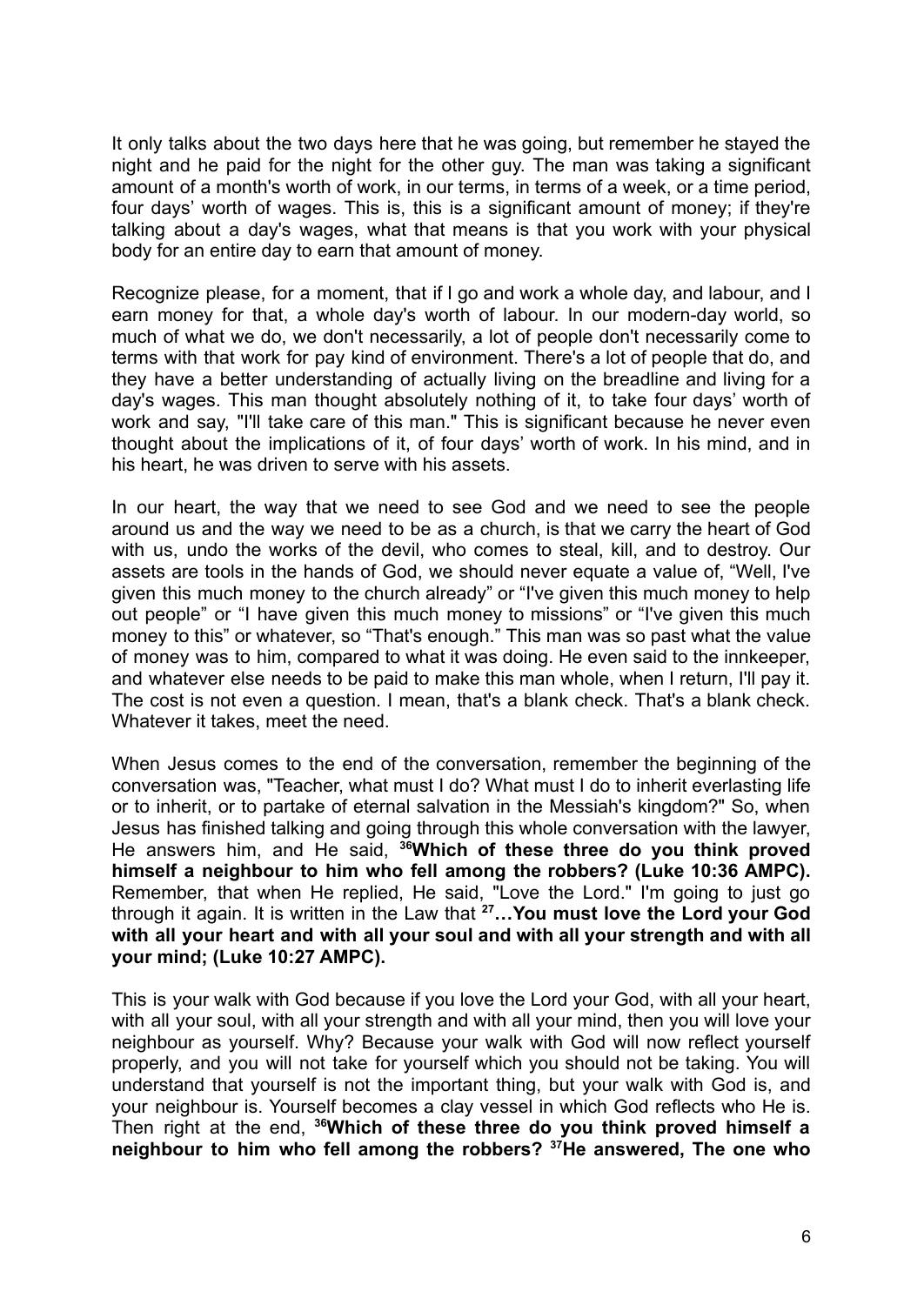## **showed pity** *and* **mercy to him. And Jesus said to him, Go and do likewise. (Luke 10:36-37 AMPC).**

In other words, wherever you go, have the love of God in your heart, in your mind, in your soul and in your strength, have that love, then love yourself the way God shows you how to love because that's how you're going to love your neighbour. This is not a love yourself, like "Hmmm, I don't think…" you know? Get over yourself, kind of love. That's not what this love is about. This is having an understanding of how God loves you, and you love God. When you understand God like that, and you have a meaningful relationship with God this way. We're all good to go, then you can love anybody. You can serve anybody.

He says to this lawyer, "Go and do likewise." To me, I like this idea that it's a lawyer asking the question because it means he was asking a legal question on a matter of law, and he was a student of law. Remember that in those days, the law of life was also the law of God. The law of the Levites, the Levitical law, the Moses law, these were the laws, the ten-commandment law; these were the laws by which the covenant people of God lived by. But Jesus didn't say, "You got to keep all of these laws" He just said, "What's the most important one? You can do that one, the rest comes."

I trust you understand from this that Jesus, in having this man identify with the Samaritan, he was not asking him how much money was involved. It wasn't about whether he should have money. It wasn't about how to get the money. It wasn't a prosperity message. It wasn't an economic message. It was a people-serving message. The money was just a product. It was a service. It was a tool. The story is not about the money, although the money was the thing that he made available. It was about the man's heart. It was about the man's service. It was about the fact that the man didn't care how much money was involved.

The last couple of weeks, we've been talking about *Ecclesia Economics* and this one, we're still talking about *Ecclesia Economics,* but in this case, we're talking more about how God wants us to use our financials and our resources and our assets. One of which is ourselves. It's about how God wants us to use it, not "Why?" or "What if?" It's "How?"

I would like to refer you to another passage of scripture, which is John Chapter 12, verse three. This is a very controversial event that takes place, and hence I bring it to you. So, where are you sitting in your lounge right now or wherever you are, wherever you're watching, are you still with me here? Just making sure you're still with me? I am making sure that you're not somewhere making tea now while I'm talking. Because this is an important thing, if you thought you're going to go and make tea, you should treat this as a church service. Let the Holy Spirit minister to you.

John 12, verse three, **<sup>3</sup>Mary took a pound of ointment of pure liquid nard [a rare perfume] that was very expensive, and she poured it on Jesus' feet and wiped them with her hair. And the whole house was filled with the fragrance of the perfume. <sup>4</sup>But Judas Iscariot, the one of His disciples who was about to betray Him, said, <sup>5</sup>Why was this perfume not sold for 300 denarii? (John 12:3-5**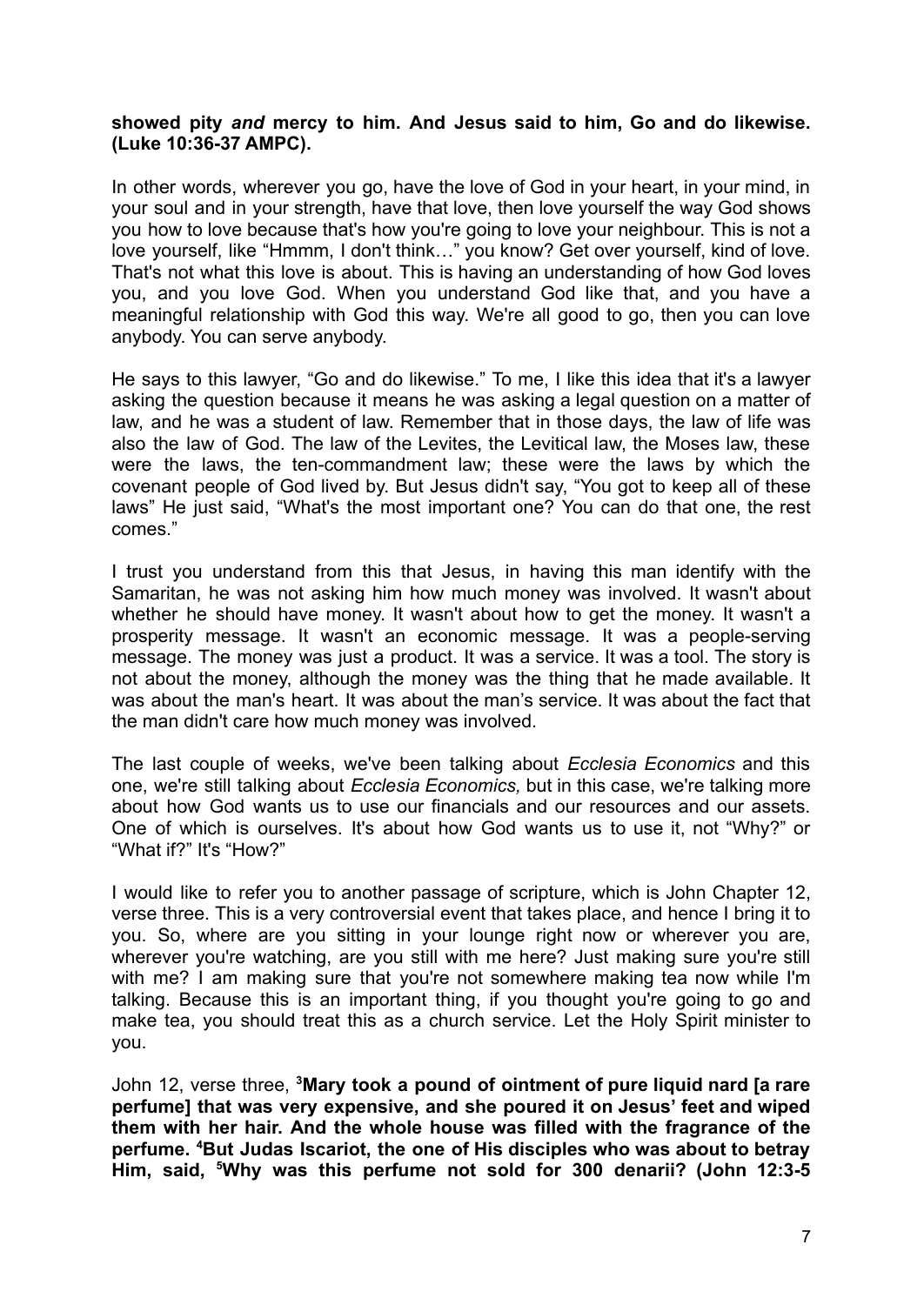**AMPC).** We just got to be talking about this good Samaritan and that was four denarii. Two he left, two he spent, four denarii. Judas is talking to Jesus, about 300 denarii, meaning about a year's worth of wages.

Why is 300 a year's worth of wages? Well, in the Jewish order, every seventh day was a rest day, not a working day, not an earning day. Even though there were 360 odd days in the year, remember that there were all kinds of ceremonial reasons why they had to take days off. Given a year's worth of weeks, you've got at least 52 days that are non-earning days.

Come on now. You got to think about some of these things. So, you get an understanding when they say a year's worth of wages. You can see the Samaritan gave a day's wage of one denarii, and here, Judas is talking about 300 denarii. He's talking about literally a years' worth of daily working time, hard earned wages. A year's worth of wages for an ordinary workman. Why not sell it, and give the money to the poor or to the destitute? Now, he did not say this because he cared for the poor, but because he was a thief, and having the bag, the money box, the purse of the twelve, he took for himself what was put into it. In other words, he was stealing the offerings; he was stealing the collections.

Well, I can tell you right now, I learned this from other preachers that have been around a long time more than me. They taught me one of the quickest ways that a preacher can undo the work that God has called him to do, is to unlawfully take money from the church. Therefore, I don't deal with money; I don't count money, I don't work with the money, I don't have access to the money accounts. I have people that do that so that we keep a level of integrity.

Here, Judas was obviously tempted by money. He was obviously taking money for himself. Here's a story that I want you just to think through it: 300 Denarii - it's an evaluation - if he knew what this perfume cost, being a very expensive perfume if he had an understanding of what this perfume cost, it meant that he was a man who knew what things in the world cost.

If I came to you today, and I said to you, "I'm going to hire a private jet, and I'm going to fly from South Africa to America with a private jet, and it's going to cost about R300 000.00." Well, how would I know it's going to cost R300 000.00? Because I've done some work on it. I've thought about it. It's been something that's been on a radar that I could look at. Or I could tell you; I'm going to fly business class or first class to wherever and I will tell you how much it cost. Why? Because if I've asked the question, it is because I want to know that, because it's a possibility to me.

For Judas, he understood immediately: this perfume that she's putting on Jesus' feet is a very expensive perfume. It cost about this much money; it has this much value. He's into the money transaction business - value, money. How do you use the money? This is not an appropriate way to use money, that you use money like this.

That was his whole evaluation system. He didn't care about the poor. That's what the Bible says. He didn't care about what was happening to Jesus. He didn't care about what is happening in Mary. He didn't care about anything. Everything that he was doing in his life, he was seeing through the eyes of money. How much did it cost?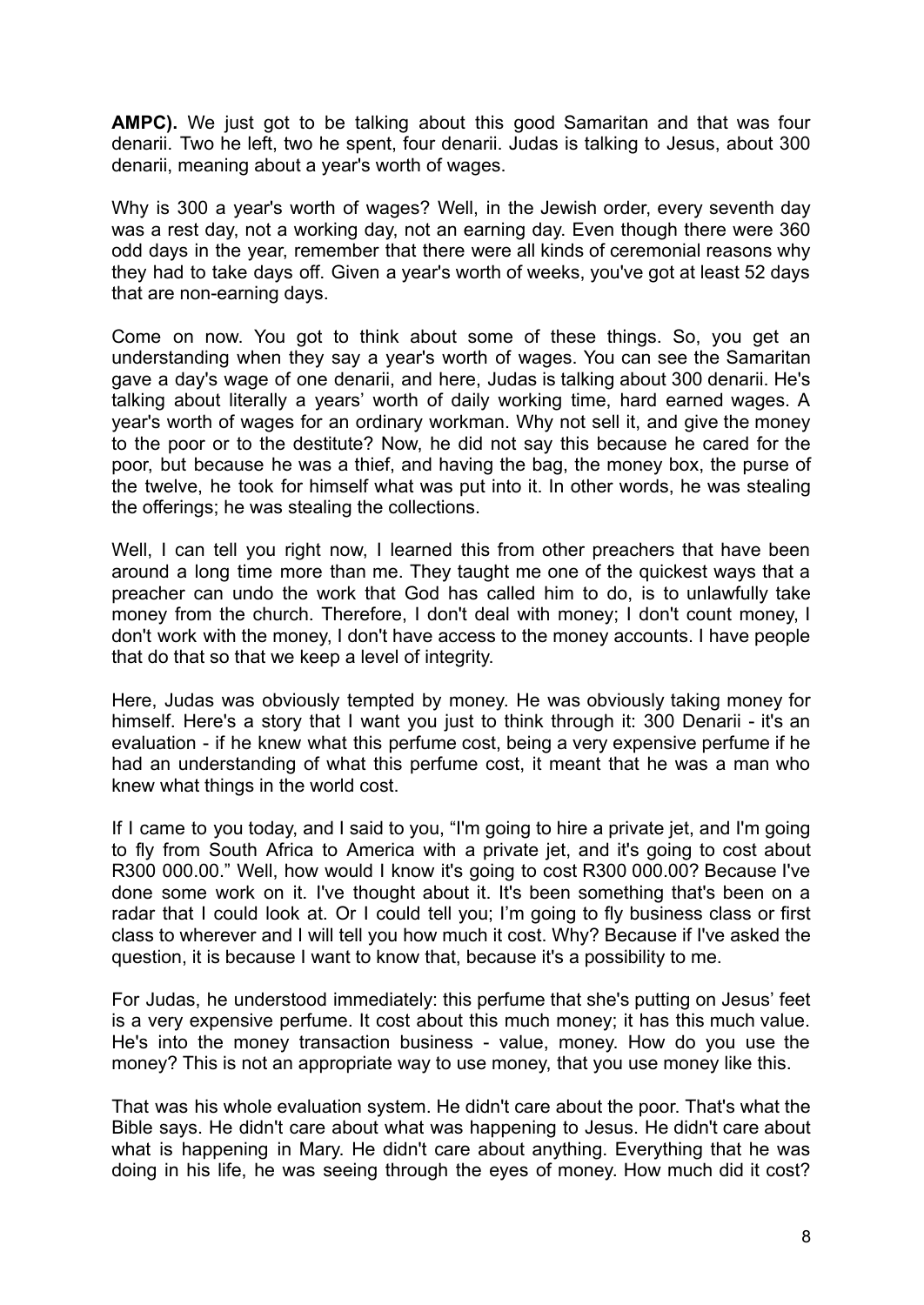What's it worth? How much value is happening in this transaction? It's not worth it. This is absolute nonsense that's going on here.

**<sup>7</sup>But Jesus said,** leave her alone, **let her alone. It was [intended] that she should keep it for the time of my preparation for burial. [She has kept it that she might have it for the time of My embalming.] <sup>8</sup>You always have the poor with you, but you do not always have Me. (John 10:7-8 AMPC).** This engagement here is extremely valuable for us, because Jesus is answering Judas on a money matter. He is saying: "I understand Judas that you think about money as a value or return on investment, that you think about how much it costs to get the money, and how it's spent. I understand your whole transaction of your value system that's going here. I also read into your transaction value system, that you don't really care for the poor, and that you don't really care about the work of Jesus and what Jesus is doing here. You're only doing this about monev."

Now Jesus answers him and He says: "The poor you're always going to have, but you're not always going to have Me." In other words, Jesus is answering Judas and He said: "There are things that are happening that are based on assignment that you cannot put any value on it." He's saying to Judas: "You don't understand Judas, that what is happening with Mary now, is that she is doing an act of prophetic value, that you have no, you cannot even begin to understand what she is doing. He gives all of us a glimpse into it, but Judas couldn't see it, but He gives us a glimpse into it. He says: "Because she's doing something for My burial, that there is going to happen an event that nobody is going to consider Me worth any value at that point." What is happening now is a point of worship that God is taking care of. It is a point of prophecy. It's a point of worship, it is a point of Mary's investment.

I want to talk about Mary for a minute because it ties into the whole way God views money and assignment. He talks to Mary. I want to show you that what He says about Mary. He says; "Leave her alone", in other words, "Whatever she spent, however, she spent her money, she is spending it on Me, My body. My body. My body is about to go through things that you have no idea what is going to go through… Her money and her investment and her finances are taking care of an assignment that My Heavenly Father has proclaimed to happen and is a sign to everybody else on assignment before it even happens. You can't see this Judas." Neither could any of the other disciples but Jesus is speaking about money on assignment. She takes an entire year's worth of an average man's income and in one moment, in one moment she ours it out on Jesus' feet. She wipes the ointment into Jesus' feet with her hair. I want you to understand the posture of what is happening to Mary. In order to wipe His feet and in order to be in that place, she had to be, at least, kneeling by His feet. She was in a posture that most likely was a posture of prayer, I would like to say, a posture of prayer and worship; she was kneeling. It was a posture of submission, it was a posture of honour, it was a posture of recognition of the impact that Jesus had on her life. This moment, that is recorded forever, is a damnation curse against Judas, but it is an act that is referred to as one of the purest forms of worship that anybody could ever do, in the case of Mary.

I say to you, believer, member of the Church and the Body of the Lord Jesus Christ, when you bring your money and you have it on proper assignment for the purposes of what the Body of Christ needs to do on the earth, it is like a fragrance is released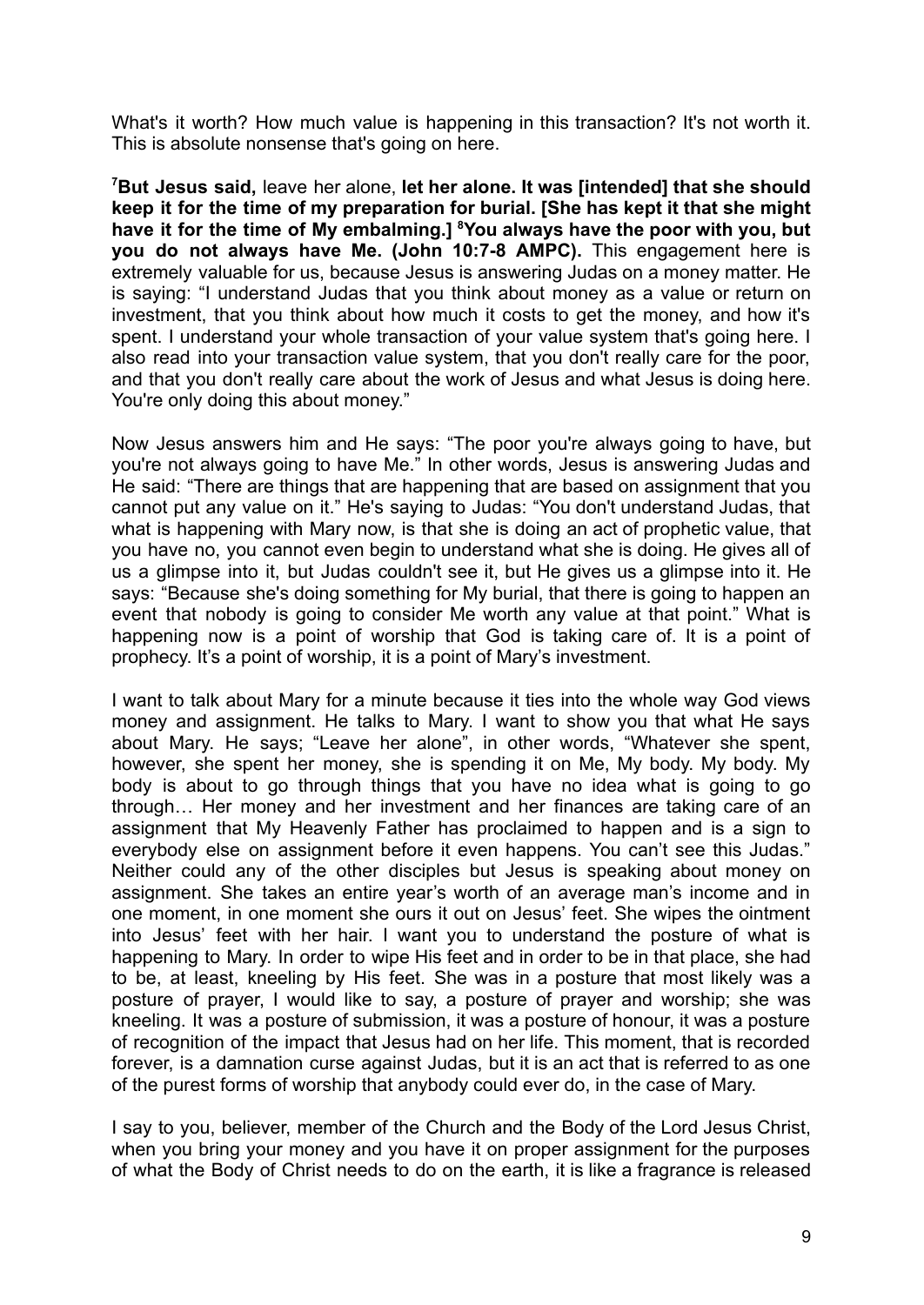into the Heavenly realms. In fact, the book of Corinthians talks about your life being a fragrance. It is a fragrance, a worshipping, a fragrance for God, the life of God to the world is the fragrance of death but to God and to the Church it is a sweet-smelling aroma; it says in the book of Corinthians. This fragrance fills the entire place where everybody is seated.

I want to say to you believer, when your money is on assignment and it is used for the purposes of the Body of Christ and for the uplifting of the Messiah, the Saviour, the Lord Jesus Christ and His Body which is now on the earth; when that comes together, it is a fragrance that fills everywhere and it becomes sweet and it becomes powerful and it, in itself, affects everybody in the proximity of that assignment.

When that fragrance was released, everybody that was in the proximity of that assignment was affected by it. Their senses were affected by it, their visual recognition of what was going on was affected by it and that had such an impact on Judas that what was in him came out. He couldn't control it; "This is rubbish that this kind of wasteful spending should be occurring when all this money could be given to the poor." Notice that he hits the one point that everybody still refers to everywhere in the world whenever the Body of Christ, which is on assignment, does things to do with money that they don't think you should be using money for to be on assignment; they always say "This money should be given to the poor."

Jesus is saying; "There is some money that needs to be on assignment that no amount of poor people can make up for it, because the poor you will always have with you. But money on assignment is always about right now, right in that moment, it's needed for what God wanted it to be needed for." Then it becomes a fragrance, then it becomes something pure and sweet. Often it declares things and makes things and becomes the initiator of things that God wants to release on the earth that is not yet seen by others. What an amazing thing. Again Jesus, not for one second, gave consideration of how much money this was worth. His only issue was "She's on assignment. She's on assignment. Her wealth, her body, her life, her tears, her everything, her posture; everything about her is about Me. Leave her alone."

That's what I say; when people want to come and criticise the church of the Lord Jesus Christ. I'm talking about an Ecclesia now, I'm not talking about people that are self-serving, and wanting to build their own kingdoms and do their own thing. That's not for you and I to judge that; that's up to the living God to assess that.

I'm talking about a people who understand the Ecclesia, who understand who they are in Jesus Christ, and who understand assignment. Mary, it was in her heart and when it was in her heart, she acted on it. I say again; I echo the words of the Apostle Paul. In Second Corinthians, chapter nine, I echo the sentiments and the words of the Apostle Paul, as he writes. And he said, "Never give because you are persuaded to give or because you're compelled to give or because there is somebody trying to coerce you to give money." That is never a reason to give money to the church or to anybody. You give because your heart is in it, because God has moved on your heart. You give willingly, not under compulsion, but you give freely, you give with the love of God, you give because God, you understand what God wants you to do with money. Hallelujah. Praise the Lord.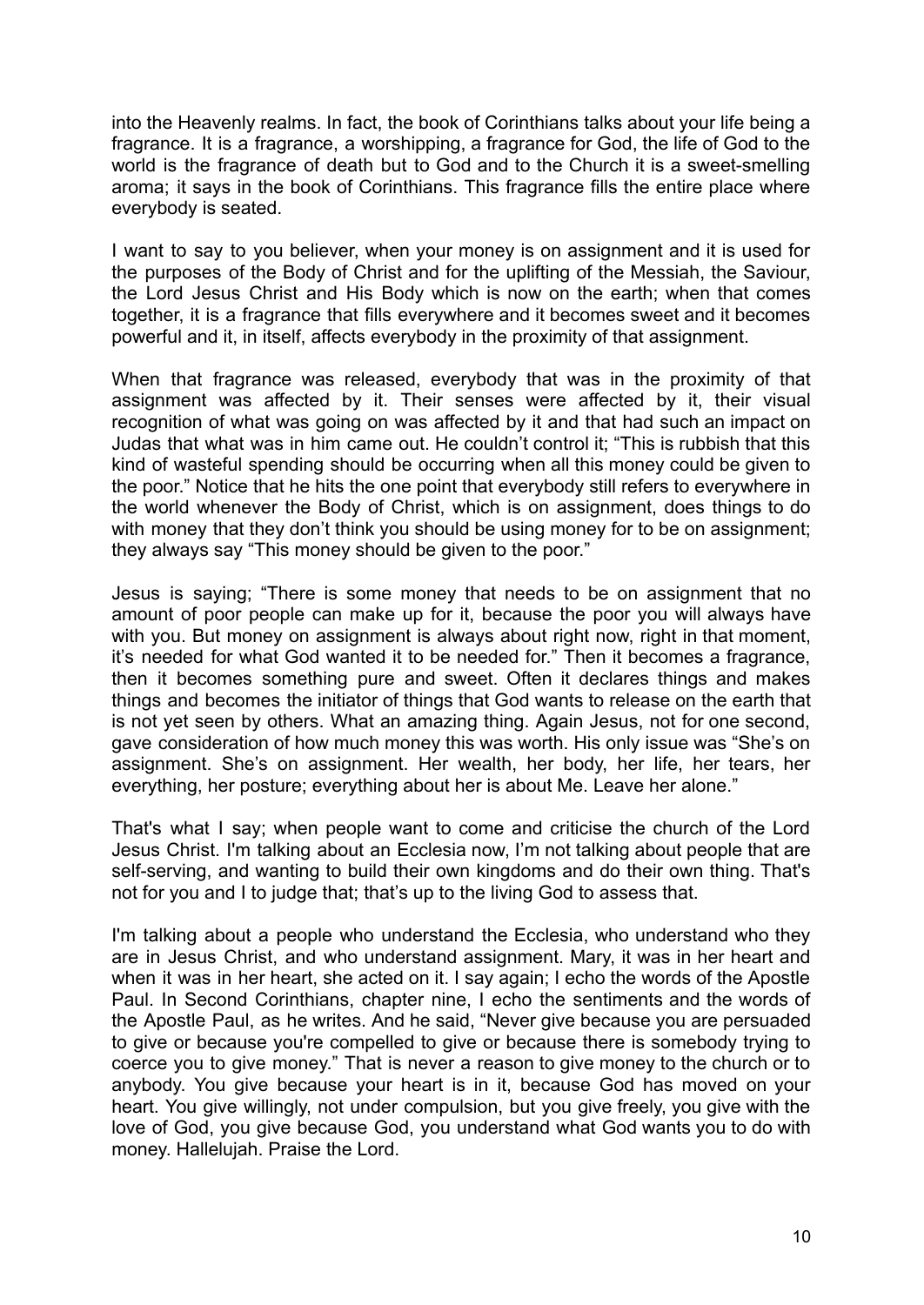I have one more story to tell you, and I'm aware that on a digital platform, my time is running out. The beauty of the digital platform is that if you run out of time, you can come back and watch this, and I urge you to do that, but I need to tell you the story as I finish. Matthew chapter 15, verse 32. **<sup>32</sup> Jesus called His disciples to Him and said,** Hmmm, what did we read about the Good Samaritan? Jesus called His disciples. **He said, I have pity and sympathy, and I am deeply moved for the crowd**. This is the Amplified Bible. **I'm deeply moved for the crowd because they have been with me now three days.** This again is not a coincidence, three days, **and they have nothing at all left to eat; and I Jesus, I am not willing to send them away hungry, lest they faint or become exhausted on the way.**

Now, Jesus is talking about the love of God that's in Him, that has moved Him to be preaching to a group of people that stayed with Him, night and day, for three days listening to Jesus preach. He was healing them. He was touching them. They were there to hear the truth, and they'd run out of food. **<sup>33</sup>And the disciples said to Him, Where are we to get bread sufficient to feed so great a crowd in this isolated, and desert place? <sup>34</sup>And Jesus asked them, How many loaves of bread do you have? They replied, Seven, and a few small fish. <sup>35</sup>And ordering the crowd to recline on the ground, <sup>36</sup>He took the seven loaves and the fish, and when He had given thanks, He broke them and gave them to the disciples, and the disciples gave them to the people. <sup>37</sup>And they all ate and were satisfied. And they gathered up seven [Large provision] baskets full of the broken pieces that were left. (Matthew 15:32-37 AMPC).**

Other references to this passage of Scripture will indicate there were thousands and thousands of people that were there. And these loaves and fishes. So, the first thing I want to say to you, they did not ask Jesus whether they had the money to go and pay for the food to feed all the people. Theirs was a logistics question. **<sup>33</sup>Where do we get bread sufficient to feed so great a crowd in this isolated, desert place?** Do you know how much it's going to cost to feed all these people? They did not ask a money question. I ask you, why do you think they didn't ask a money question? Because they knew Jesus had the money. That was not the problem. They knew Jesus had the money. That's why He had a treasurer. That's why Judas understood 300 denarii, a year's worth of wages. I mean, why carry a treasurer around with you if you don't need one? Hmm. And a thief one at that.

Jesus, I just postulate to you, I just give you a brief question. There was so much money coming into Jesus' hands, or there was so much money being managed by Jesus that when Judas was taking money out of the account, of Jesus' account, that it didn't even for one minute stop what Jesus had to do with the money that he had to do with.

If you ask someone who's a billionaire, if someone is taking, ten thousand, whatever your currency is dollars, rands, whatever your currency might be. Ten thousand a month, out of your account, and you're a billionaire, that's not going to even begin to phase you. You're not going to stop buying your jet, or buying your yacht, or buying whatever you want to do or going and buy businesses because someone's taking ten thousand.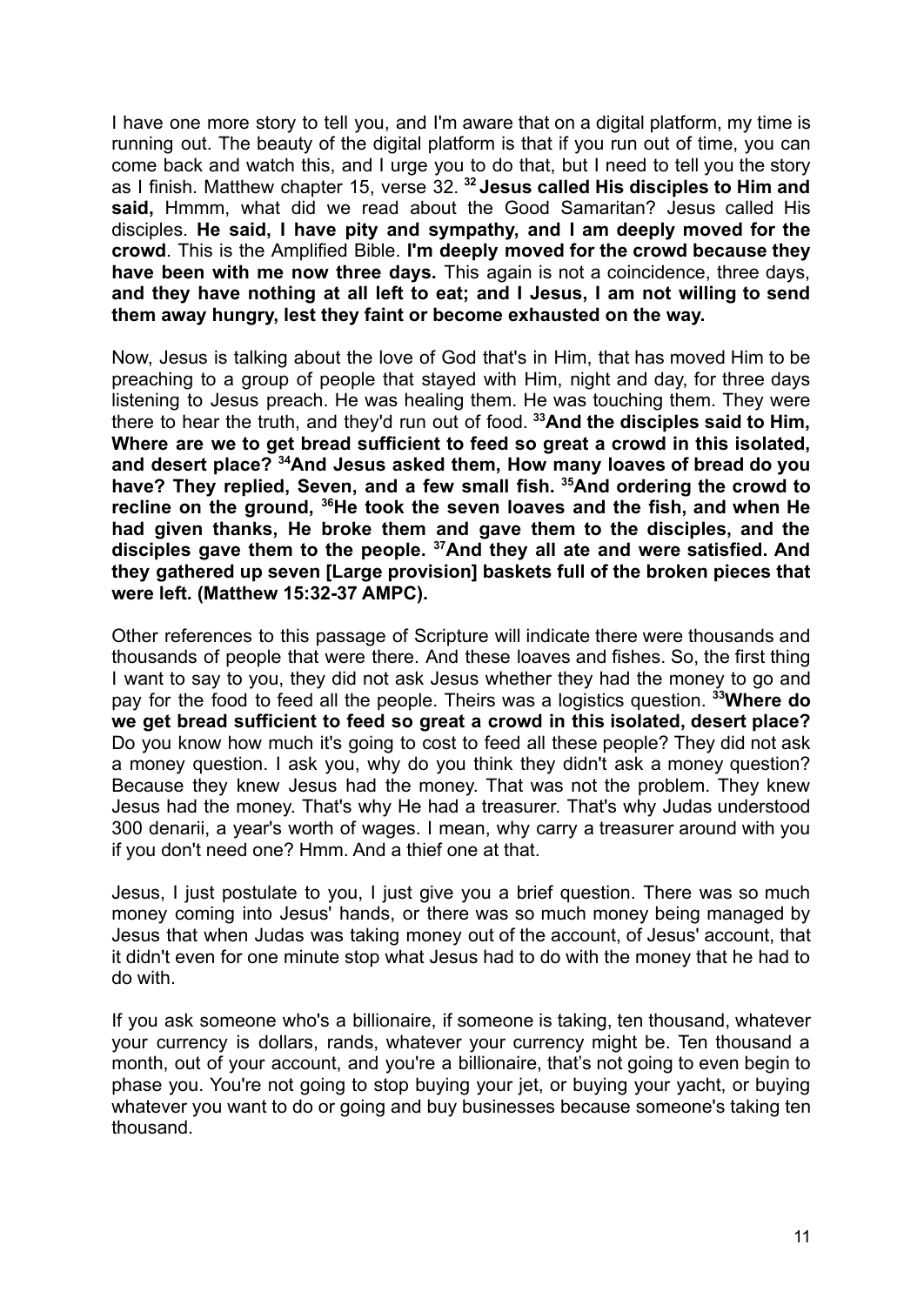But in anybody else's life, that ten thousand could be quite a lot of money because of Judas's stealing, that didn't even stop Jesus at any given time from doing what He needed to do in God. For the Father. In this case it wasn't about money. It was about logistics. "How do we go somewhere, fetch the bread, and come and bring it back in this place that's deserted? How do we do this?" Jesus said: "Is there no resources anywhere? Anybody got resources? Yeah, we got a couple of loaves and fishes here. Bring Me the bit of resources that you've got. Come, bring Me the little bit of resource that you got." "Yeah, but it's the only thing we got. It's all we got." "Bring Me all you got." What does Jesus do with all you got? He makes it multiply for everybody to have whatever they need to have.

Not only does He multiply it, He also has leftovers if anybody thought that Jesus was anti-prosperity. Why not stop the multiplication of the bread and fishes when everybody was fed? Surely a miracle working God would know when to stop if He knew how to start it. Why have anything left over? Because God is always an abundance God, and when He's always met your needs, He's going to give you more than enough so that you can have more than enough.

Again, I want to say to you, this is about assignment. He says, "Give me what you've got. Let me use what you've got because I have an assignment. The assignment was to teach, the assignment was to touch these people. My assignment was to minister to these people, and they have stayed under the anointing of the Word for all of these days, and I'm unwilling to send them away with a physical need when I know that I must meet it."

I say to you that whatever your physical need is, Jesus knows it. The Holy Spirit knows it. The Heavenly Father knows it. He knows. He is unwilling to send you away from doing the Word, hearing the Word, receiving the Word, receiving what God wants you to have, and being in a position where you say, "I will be here because I want to know more of You, God." He is unwilling; He has sympathy for, He is deeply moved by any need that you might have. He will go and ask someone else for resources, so that He can multiply it so that not only is that person fed, or your resources fed, but many, many others can be touched by the resources that you bring. I conclude with this.

There is more that I can say. But I want to conclude with this: When your resources are on assignment. Your assignment will always impact people, the resources will always be a sweet-smelling fragrance to God, and it will be a sweet fragrance to everybody else that is in the proximity of the assignment. I want to say to you, it will always minister to people, it will never be used and abused for anybody else's personal advantage. That doesn't mean to say that the people that do the serving, don't enjoy the same benefits. I put it to you that the disciples ate of the same bread and of the same fishes that God multiplied. In fact, they were the ones that were there to manage the extra baskets. They didn't even bring the bread. They just managed the bread. They just found the resource and spoke to Jesus about the resource. Jesus said, "Doesn't matter, there's a lot here, for everybody and a lot more and whatever that lot more is for, let it be."

When you are an Ecclesia and you understand Ecclesia Economics, it's not about how much. Neither is it about "Why should I?" Or "Why shouldn't I?" It's about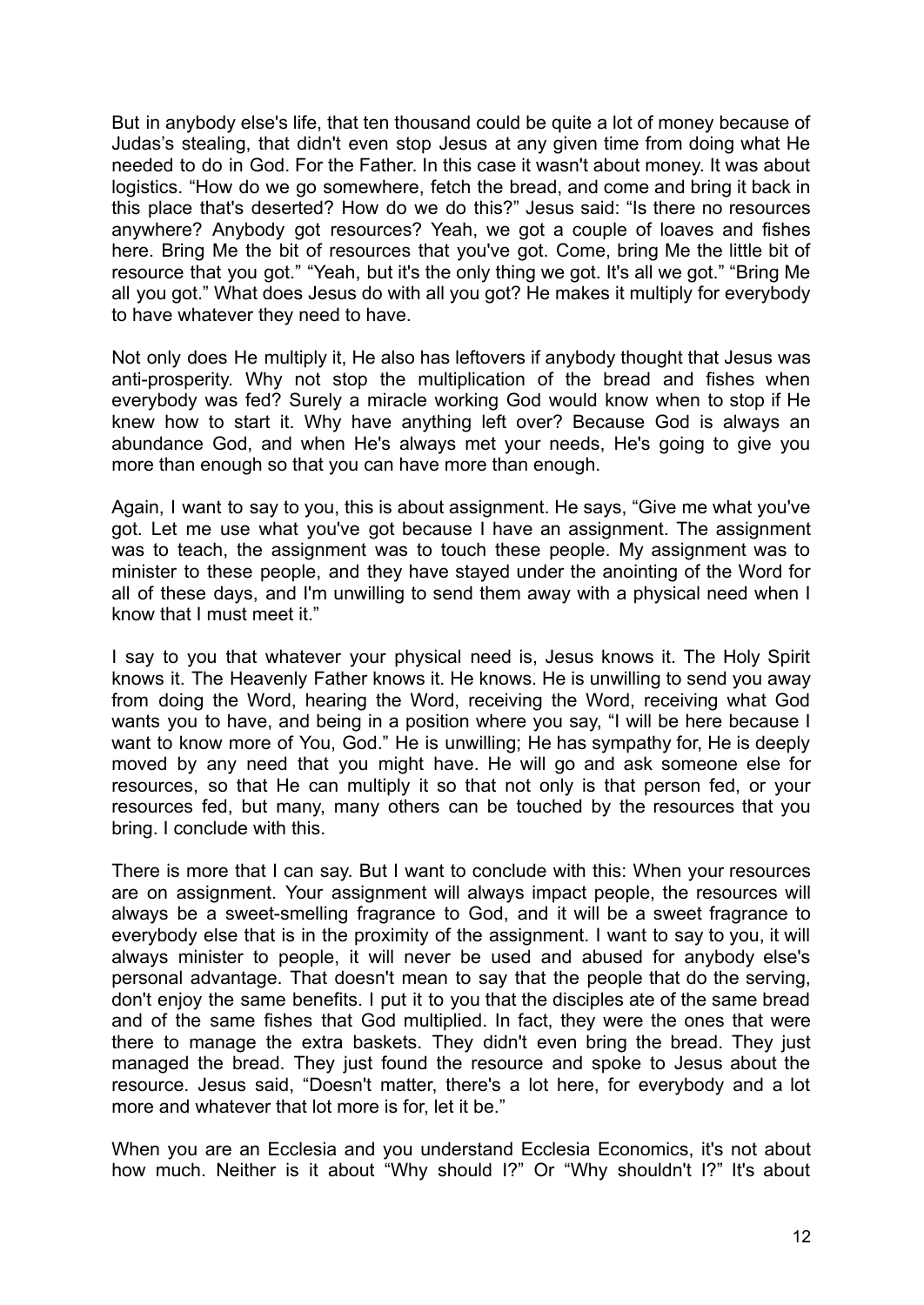"How?" How do You want to use my resources, Father? Show me how to use my resources? Show me what the skill is, this place that I find myself in. In the case of the Samaritan, walking on this road at this time, I meet this person. That's how that's not "Why?" That's how. In the case of Mary. It wasn't "Why I should be doing this?" It's just, "How am I going to show Jesus that this great love in my heart? I'm going to show Him with the best value that I've got," and then it became the fragrance that it was.

I don't mind answering the question "Why?" We have been doing that for weeks, but in this particular discussion, it's not about the "Why?" It's about the "How?" And so for me, I say to you, even when Jesus was multiplying the bread it was; you guys sit down, bring me the loaves and fishes. This is how we're going to do it. You sit down, bring me the loaves and fishes, we pray, you go and hand it out, it will be multiplying your hands and then the baskets are leftover. He certainly answered the, "Why?" I'm not for one minute suggesting that you shouldn't ask, "Why?" The Father will always show you that it's about assignment. It's about Him. It's about His glory. When you know the question "Why?" you should also ask "How?" Let God show you how.

Hallelujah, I guess I want to leave you with this. It's not "How much money?" or "Why I should be prosperous?" or "Why I should give my money, my first fruits, my tithes, my offerings. Why should I be doing that?" No, that's doing it because you love the Lord your God with your heart, with your strength, with your soul, with your mind. That's why I have it. I have it, now because I have it, it's "How do I use it to serve people? How do I use it to serve assignment? How do I use it so that it brings fragrance everywhere?"

There's a lot more about Ecclesia Economics, there's a lot more about Kingdom Economics if you want to use that name. Because Jesus says in Matthew 6:33, I quote it to you often. "Seek ye first the kingdom of God, His righteousness, His way of doing things and all these things will be added to you besides." In other words, it's not about whether the money is coming or not, whether the resources, they will be there. It's what you do with your stuff. It's what you do with your heart. It is, what do you do with yourself? That's where the real difference comes in.

I trust that this message has ministered to you. It's meant to come from the heart of God; it's meant to be a fragrance to your life that will help you move forward in what you need to do. To be on assignment. It's meant to help you, to not have to be a value driven person, but rather to be an assignment driven person. Because the minute you become a value-driven person, then your value is how much and what, and it becomes about "How much energy, how much money, how much do I work for?" In the meantime, God is actually really wanting to bless your life. That's what He's always been about. I have not come not to steal, to kill, to destroy; I've come to give you life. I've come to give you life more abundantly.

I conclude by saying; from this pulpit, we teach about faith. From this pulpit, we teach about a life in God; we teach about the body of Christ. We teach about health and healing. We teach about relationships. We teach about many things. We happen to be in a season of a number of weeks here, where the Lord wanted to minister to you about finances and economics. Because as I said last week, in the last Sunday message, I said, because the world is under economic stress. I want to say it's like